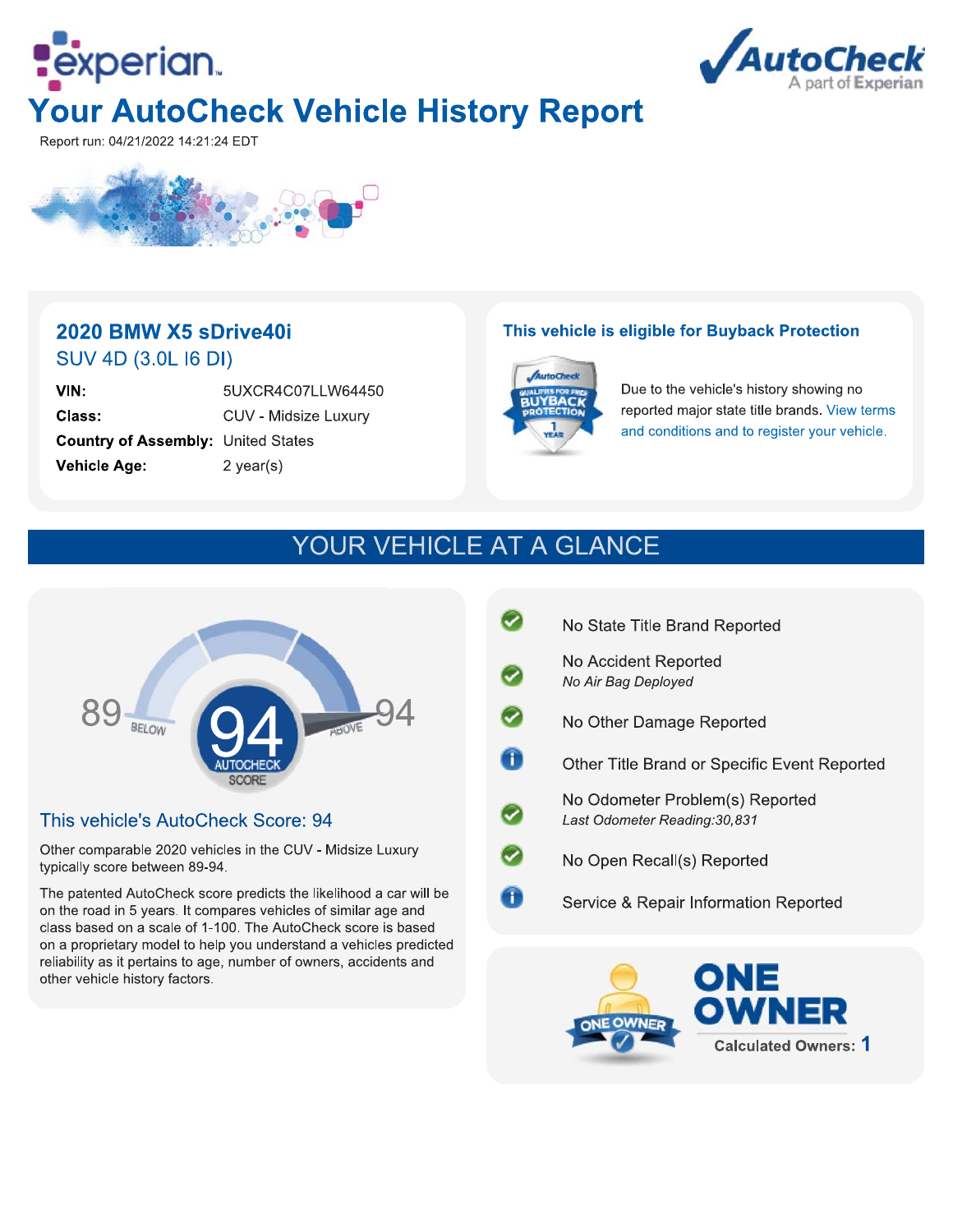

### **Vehicle Usage**

Vehicle Use: There is indication of the below usage(s) for this vehicle

Personal | Fleet | Rental | Lease | Taxi | Livery | Police | Government | Drivers Ed | Commercial

# **Major State Title Brand Check**

Your Vehicle Checks Out: No major state title brand has been reported by the state Division of Motor Vehicles (DMV). Your vehicle is qualified for the AutoCheck Buyback Protection Program. Terms and conditions. Register here.



| 0 Problem(s) Reported | <b>Major State Title Areas Checked</b> |
|-----------------------|----------------------------------------|
|                       | No fire brand                          |
|                       | No hail brand                          |
|                       | No flood brand                         |
|                       | No junk or scrapped brand              |
|                       | No manufacturer buyback                |
|                       | No lemon brand                         |
|                       | No salvage brand                       |
|                       | No rebuilt or rebuildable brand        |
|                       | No odometer brand (EML or NAM)         |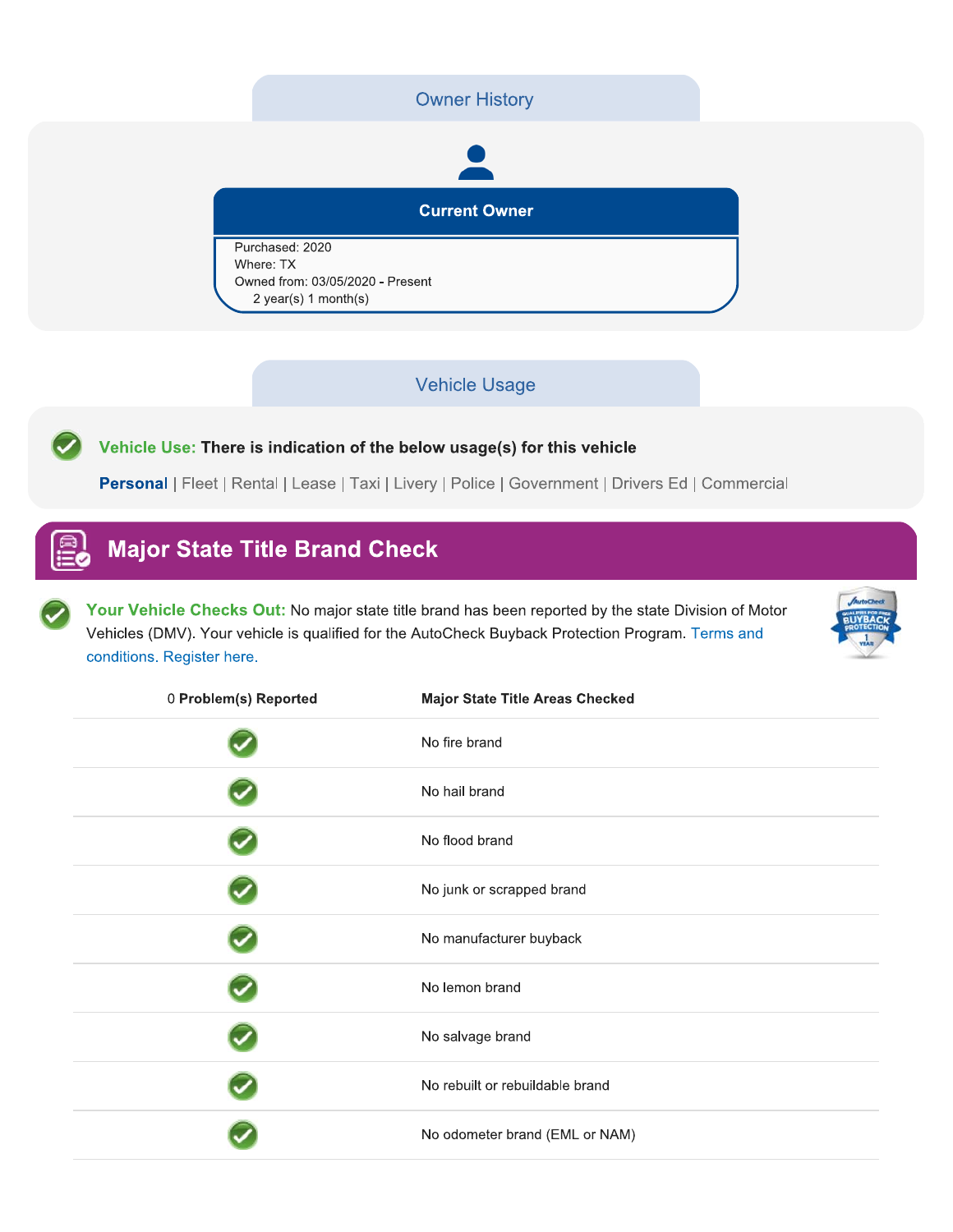

Your Vehicle Checks Out: AutoCheck has not received any accident records from government sources and independent agencies on this vehicle. Not all accidents are reported to AutoCheck.



**NO DAMAGE FOUND ON RECORD** 

# **Damage Check**

Your Vehicle Checks Out: AutoCheck has not received a damage-related event from an auction or an independent source. Not all damage events are reported to AutoCheck. It is recommended to have pre-owned vehicles inspected by a third party prior to purchase.

| 0 Problem(s) Reported | <b>Other Problem Areas Checked</b>                   |
|-----------------------|------------------------------------------------------|
|                       | No non-title fire damaged record                     |
|                       | No non-title hail damaged record                     |
|                       | No non-title flood damaged record                    |
|                       | No auction junk or scrapped record                   |
|                       | No auction rebuilt or rebuildable record             |
|                       | No salvage auction record                            |
|                       | No damaged or major damage incident record           |
|                       | No structural damage or structural alteration record |
|                       | No recycling facility record                         |
|                       | No crash test record                                 |

# **Other Title Brand And Specific Event Check**

Information Reported: One or more non-major state title brand(s) and/or additional significant event(s) has been reported to AutoCheck. It is recommended to have pre-owned vehicles inspected by a third party prior to purchase.

1 Event(s) Reported

**Vehicle Events Checked** 

No Insurance Loss record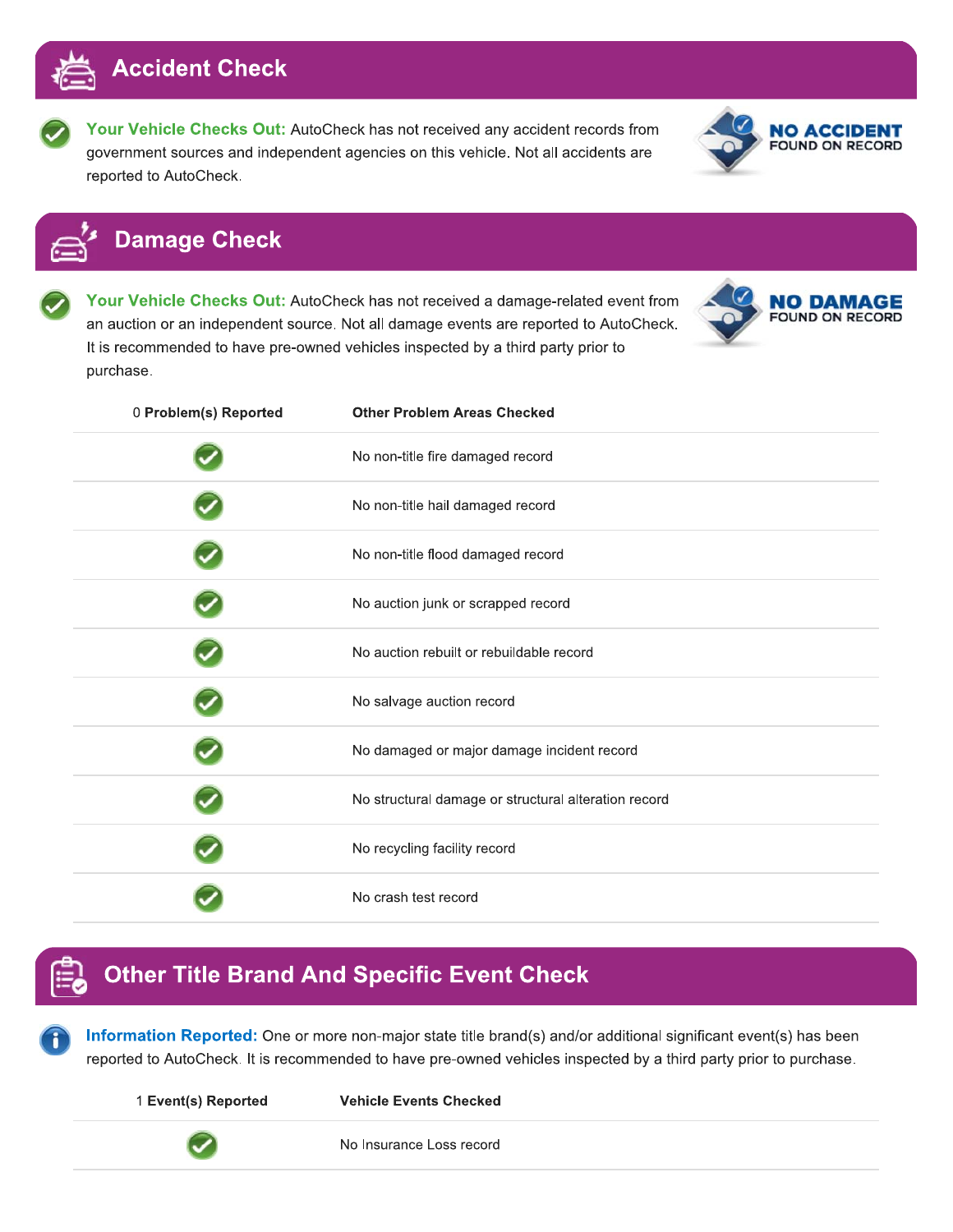| 1 Event(s) Reported | <b>Vehicle Events Checked</b>                |
|---------------------|----------------------------------------------|
|                     | No Titled to an insurance company record     |
|                     | No Auction Lemon/Manufacturer Buyback record |
|                     | No abandoned title record                    |
|                     | No grey market title record                  |
|                     | Loan/Lien record(s)                          |
|                     | No repossessed record                        |
|                     | No corrected title record                    |
|                     | No duplicate title record                    |
|                     | No theft record(s)                           |

# **Odometer Check**

Your Vehicle Checks Out: No odometer brands, rollbacks, rollover or tampering has been reported to AutoCheck from state Division of Motor Vehicles (DMV) or auction sources. AutoCheck also examined the sequence of reported odometer readings to determine if there are any potential discrepancies.

State title odometer check

**Auction odometer check** 

**Odometer calculation check** 

| 0 Problem(s) Reported |             | <b>Mileage</b> | <b>Date Reported</b> | Other |
|-----------------------|-------------|----------------|----------------------|-------|
|                       | $\,$ 5 $\,$ |                | 02/02/2020           |       |
|                       |             | 1,061          | 02/08/2020           |       |
|                       |             | 1,061          | 03/18/2020           |       |
|                       |             | 10,528         | 10/29/2020           |       |
|                       |             | 29,266         | 02/15/2022           |       |
|                       |             | 30,831         | 04/20/2022           |       |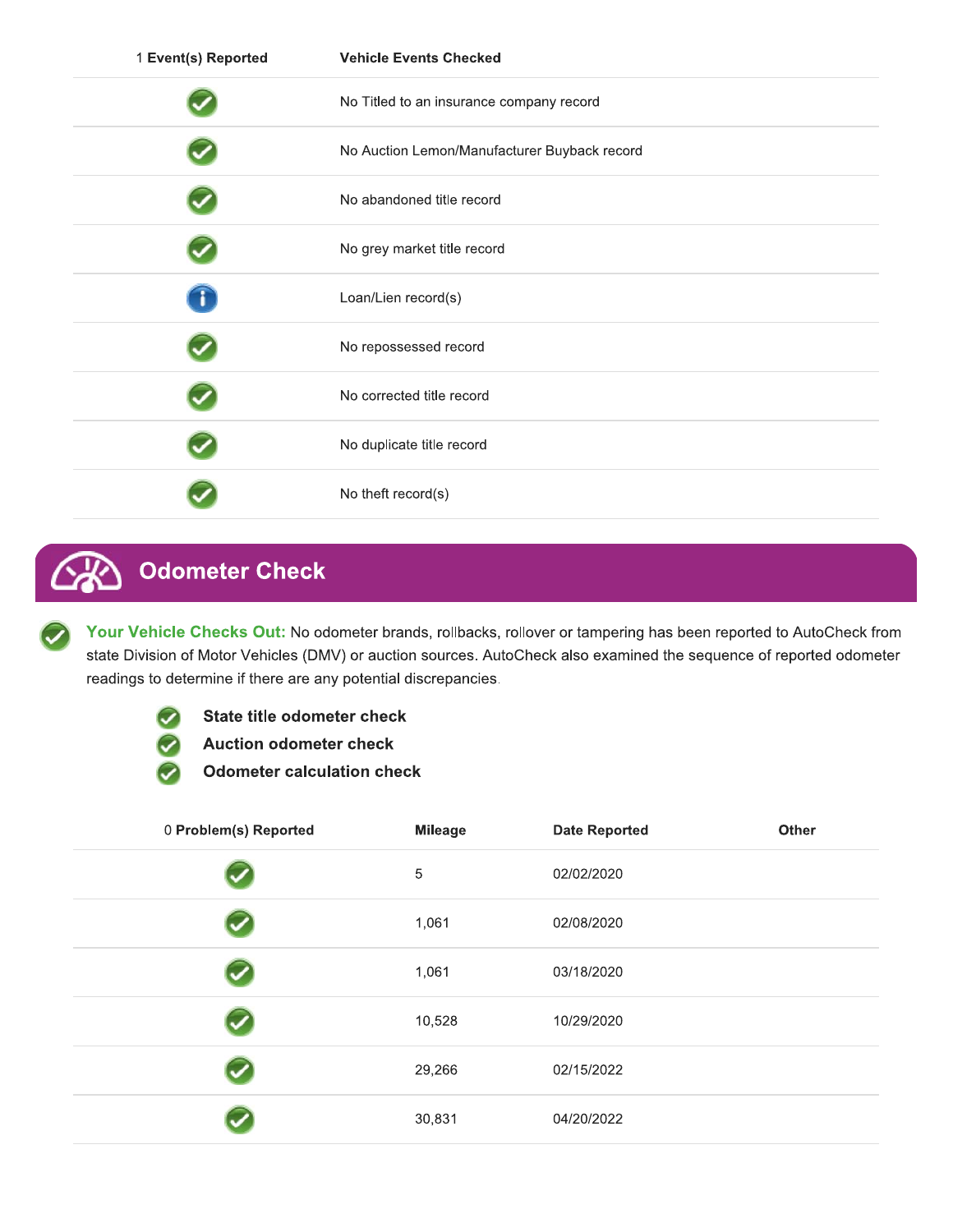

Your Vehicle Checks Out: AutoCheck found no open recalls reported by the vehicle manufacturer. Not all open recalls are reported to AutoCheck.

# **Service And Repair History Check**

Information Reported: There have been some service and repair information reported from dealers or service shops.

| Date of Service | Location | Source                    | <b>Service Type</b>                                                                                       |
|-----------------|----------|---------------------------|-----------------------------------------------------------------------------------------------------------|
| 10/29/2020      | ТX       | Independent Repair Center | MULTIPLE POINT VEHICLE INSPECTION<br>TIRES OR WHEELS SERVICE PERFORMED<br>LUBE, OIL AND/OR FILTER CHANGED |

## **Detailed Vehicle History**

Below are the historical events for this vehicle listed in chronological order. Any discrepancies will be in bold text.

Report Run Date: 04/21/2022 14:21:24 EDT

Vehicle: 2020 BMW X5 sDrive40i (5UXCR4C07LLW64450)

| Event<br><b>Date</b> | Location              | Odometer<br>Reading | Data Source                    | <b>Details</b>                                                                                                      |
|----------------------|-----------------------|---------------------|--------------------------------|---------------------------------------------------------------------------------------------------------------------|
| 02/02/2020           | BAYTOWN,<br>TX        | 5                   | Dealer Record                  | <b>VEHICLE IN DEALER INVENTORY</b>                                                                                  |
| 02/08/2020           | <b>TX</b>             | 1,061               | Dealer Record                  | <b>VEHICLE IN DEALER INVENTORY</b>                                                                                  |
| 03/05/2020           | HOUSTON,<br><b>TX</b> |                     | Motor Vehicle Dept.            | REGISTRATION EVENT/RENEWAL                                                                                          |
| 03/18/2020           | HOUSTON,<br><b>TX</b> | 1,061               | Motor Vehicle Dept.            | TITLE(Title #:10130643898250031) (Lien<br>Reported)                                                                 |
| 10/29/2020           | TX.                   | 10,528              | Independent Repair<br>Center   | MULTIPLE POINT VEHICLE INSPECTION<br>TIRES OR WHEELS SERVICE<br><b>PERFORMED</b><br>LUBE, OIL AND/OR FILTER CHANGED |
| 02/15/2022           | AUSTIN, TX            | 29,266              | Independent Emission<br>Source | PASSED EMISSION INSPECTION<br>PASSED SAFETY INSPECTION                                                              |
| 03/04/2022           | AUSTIN, TX            |                     | Motor Vehicle Dept.            | <b>REGISTRATION EVENT/RENEWAL</b>                                                                                   |
| 04/20/2022           | TX.                   | 30,831              | Auto Auction                   | REPORTED AT AUTO AUCTION                                                                                            |

## This Vehicle's Glossary

Below are the specific definitions for events that appear in this vehicle's report. More information is available in the full AutoCheck glossary.